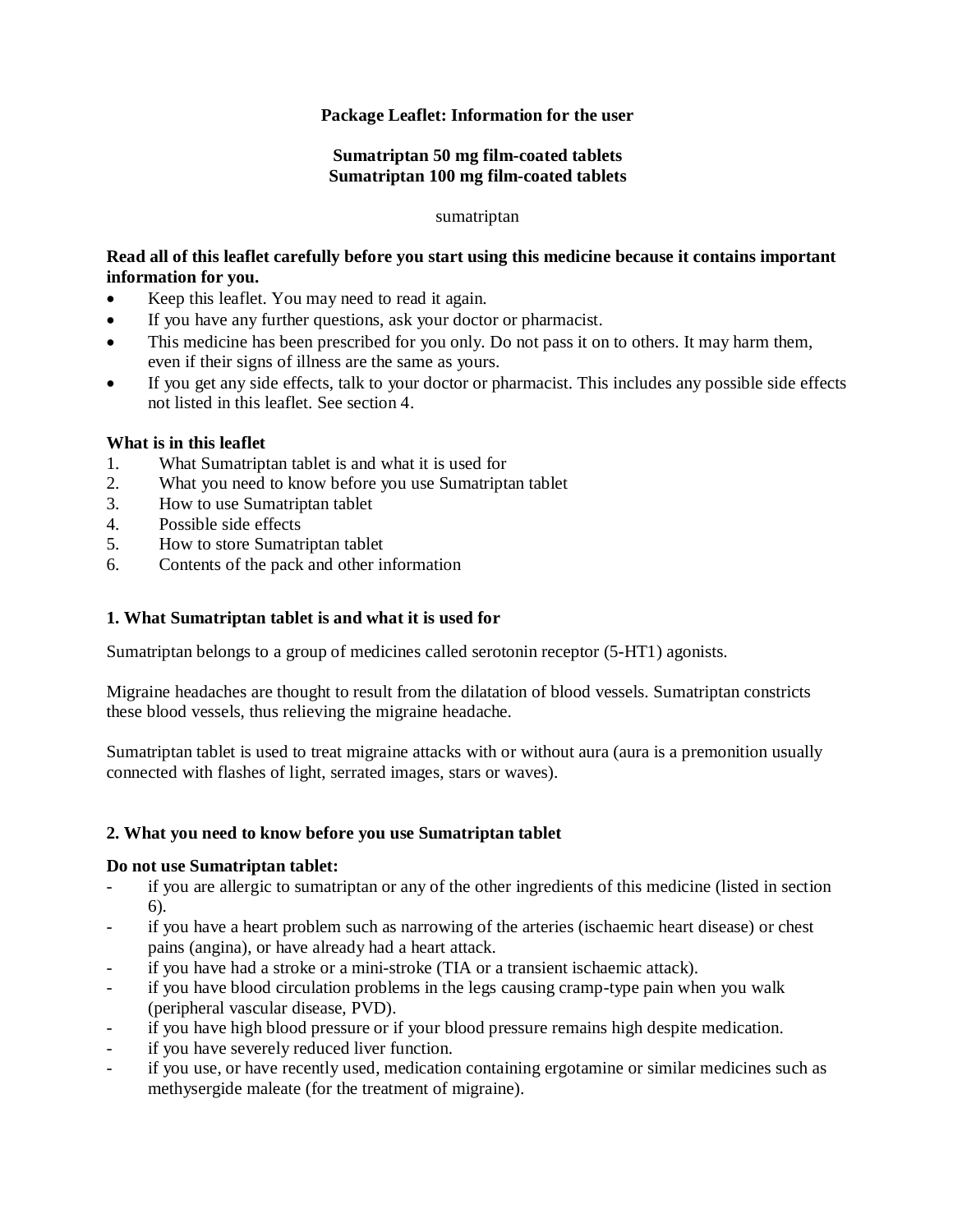if you use, or have recently used, the so called MAO inhibitors (for instance moclobemide for the treatment of depression or selegiline for the treatment of Parkinson's disease).

## **Warnings and precautions**

Before you will be prescribed Sumatriptan tablet your physician will establish whether your headache is caused by migraine and not by any other condition. Talk to your doctor before using Sumatriptan tablet, if any of the following applies to you:

- If you have symptoms indicating cardiac disease, such as chest pain or a feeling of pressure in the chest area which may be radiating to your neck.
- If you are taking anti-depressants called selective serotonin reuptake inhibitor (SSRI) or SNRIs (Serotonin Noradrenaline Reuptake Inhibitors).
- If you have an intolerance to some sugars.
- If you have reduced liver or kidney function.
- If you have a history of fits (seizures). Or if you have other conditions which might make it more likely that you'll have a fit – for example, a head injury or alcoholism.
- If you are allergic to sulfonamide. If so, you may also be allergic to sumatriptan. If you know you are allergic to an antibiotic but you are not sure whether it is a sulphonamide, tell your doctor or pharmacist before using this medicine.
- If you are a heavy smokers or are using nicotine replacement therapy and especially
	- If you are a man aged over 40, or
	- If you are a woman who has been through the menopause

In very rare cases the patients have developed serious cardiac disease after taking sumatriptan even though they have no sign of cardiac disease before. Tell your doctor so that your heart function can be checked before sumatriptan is prescribed for you.

If you feel **pain or tightness in your chest** after you use sumatriptan. These effects may be intense but they usually pass quickly. If they don't pass quickly, or they become severe, get medical help immediately.

If you **use sumatriptan frequently**. Using sumatriptan too often may make your headaches worse. Your doctor may recommend you stop using sumatriptan.

# **Other medicines and Sumatriptan tablet**

Some medicines may influence the effects of Sumatriptan tablet and Sumatriptan tablet may influence the effects of other medicines. Tell your doctor or pharmacist if you are taking or have recently taken or might take any other medicines. This includes any herbal products, dietary supplements such as vitamins, iron or calcium or medicines you've bought without a prescription. This is especially important when using medicines that contain:

- ergotamine or its derivatives (for migraine). If you have taken a product containing ergotamine, wait for at least 24 hours before taking sumatriptan tablet. Equally wait for at least six hours after taking sumatriptan tablet before taking a product containing ergotamine.
- MAO inhibitors (for example moclobemide for depression or selegiline for the treatment of Parkinson's disease). Sumatriptan tablet must not be used if you have taken these in the last 2 weeks.
- SSRIs and SNRIs used to treat depression.) Using Sumatriptan tablet with these medicines can cause serotonin syndrome (a collection of symptoms which can include restlessness, confusion, sweating, hallucinations, increased reflexes, muscle spasms, shivering, increased heartbeat and shaking). Tell your doctor immediately if you are affected in this way.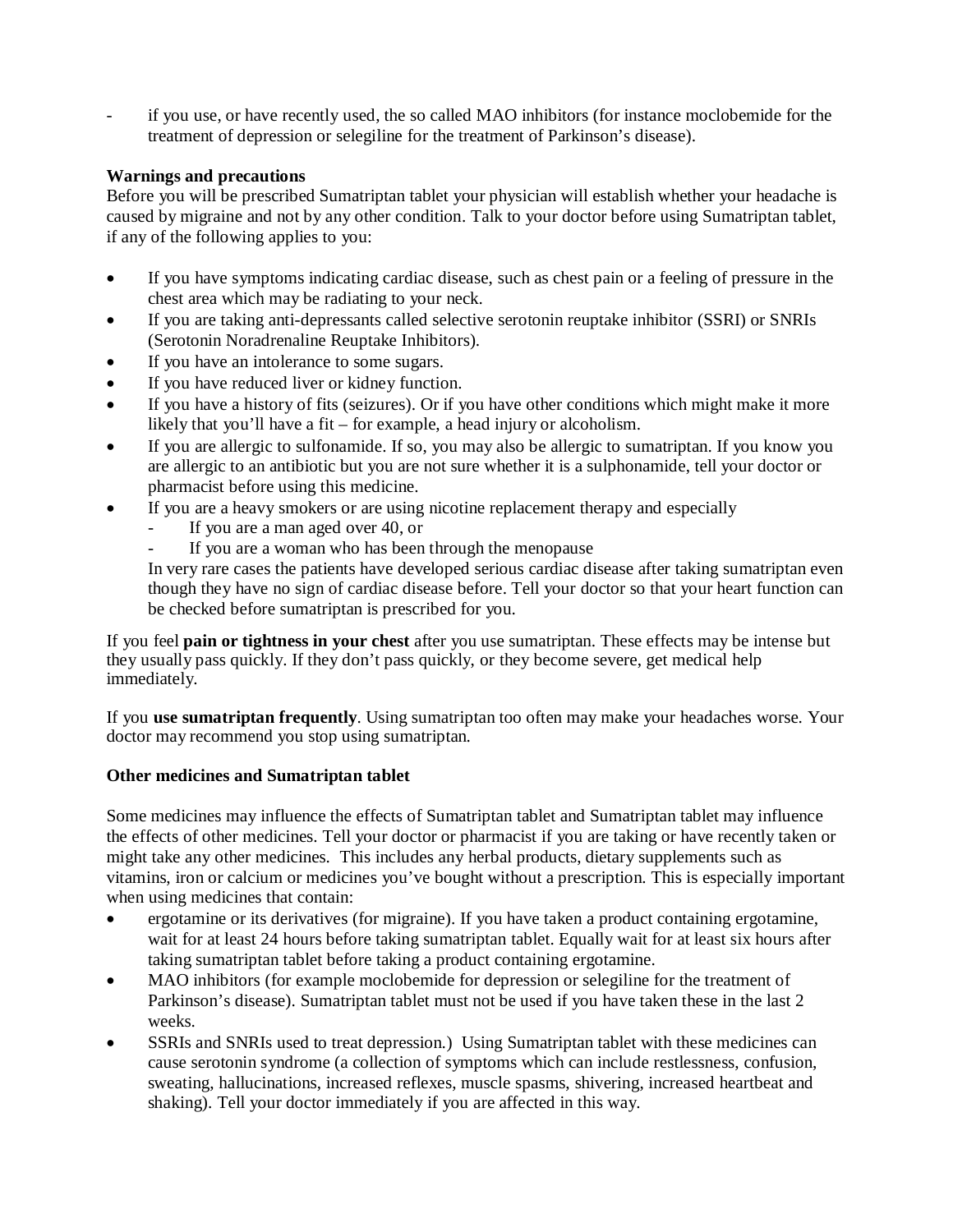St. John's Wort (Hypericum perforatum) – Taking herbal remedies containing St. John's Wort with Sumatriptan tablet, may make side effects more likely.

### **Pregnancy and breast-feeding**

If you are pregnant or breast-feeding or are planning to have a baby, ask your doctor or pharmacist for advice before taking this medicine.

#### *Pregnancy:*

There is limited information about the safety of Sumatriptan for pregnant women, though up till now there is no evidence of any increased risk of birth defects. Your doctor will discuss with you whether or not you should use Sumatriptan tablet while you are pregnant.

### *Breast-feeding:*

Ask your doctor or pharmacist for advice before taking any drugs. Sumatriptan is secreted in the mother's milk. Therefore breast-feeding should be avoided for 24 hours after taking Sumatriptan tablet.

#### **Driving and using machines**

A migraine patient may feel sleepy due to the migraine attack or treatment with Sumatriptan tablet. This should be taken into consideration in circumstances that require more careful concentration than usual, such as driving and use of machinery.

#### **Sumatriptan tablet contains lactose**

This medicinal product contains lactose. If you have been told by your doctor that you have an intolerance to some sugars, contact your doctor before taking this medicinal product.

### **3. How to use Sumatriptan tablet**

Always take this medicine exactly as your doctor has told you. Check with your doctor or pharmacist if you are not sure. It's best to take Sumatriptan tablet as soon as you feel a migraine coming on, although you can take it at any time during an attack. Do not use Sumatriptan tablet to try to prevent an attack – only use it after your migraine symptoms start.

Adults (aged 18 to 65 years):

The recommended dose is one 50 mg tablet of Sumatriptan tablet for a migraine attack. Some patients may require 100 mg. You should follow your doctor's advice.

Children (below 18 years):

Use of Sumatriptan tablet is not recommended for children under 18 years old.

Elderly (over 65 years): Use of Sumatriptan tablet is not recommended for people aged over 65.

Method of administration:

Swallow the tablet whole with water. Preferably take as soon as possible after starting a migraine attack. Do not chew or crush the tablets.

If you experience that the effect of Sumatriptan tablet is too strong or weak, contact your doctor or pharmacist.

#### **If the first tablet has no effect**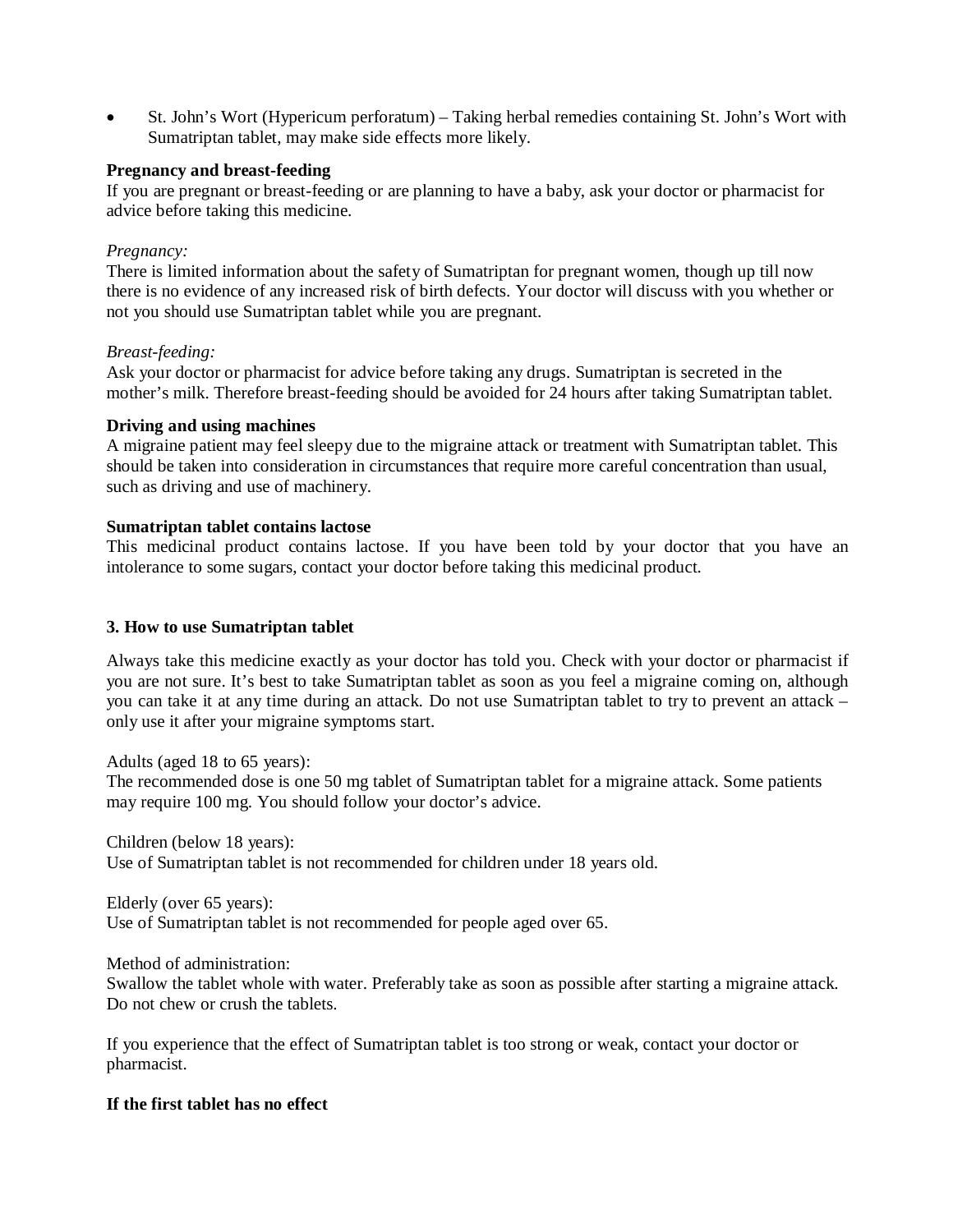Do not take a second dose for treatment of the same migraine attack even if the first dose would not alleviate the symptoms. Sumatriptan tablet can still be used for your next attack. If Sumatriptan tablet doesn't give you any relief, ask your doctor for advice.

## **If your symptoms start to come back**

If the symptoms are reduced after the first dose but later return, the dose may be repeated once, in rare cases a maximum of twice, during 24 hours. But at least two hours has to be waited between the doses. A daily dose of 300 mg must not be exceeded.

### **If you use more Sumatriptan tablet than you should**

If you have taken too many tablets of Sumatriptan tablet, contact your doctor or hospital immediately. Overdose symptoms are the same as those listed in section 4 ´Possible side effects´

If you have any further questions on the use of this medicine, ask your doctor or pharmacist.

# **4. Possible side effects**

Like all medicines, this medicine can cause side effects, although not everybody gets them. Some of the symptoms listed in the following may have been caused by the migraine attack itself.

### Allergic reaction:

*Not known (cannot be estimated from the available data)*:

- Allergic reaction of the skin: skin rash such as red spots or hives (skin lumps).
- Anaphylaxis (strong allergic reactions such as swollen eyelids, face or lips and sudden wheeziness, fluttering, tightness in the chest or total collapse).

If any allergic reactions appear**, stop taking Sumatriptan tablet**. Contact your doctor **immediately.**

### Other possible side effects:

*Common (may affect up to 1 in 10 people):* 

- Drowsiness, dizziness, sensory disturbances
- Difficulty in breathing
- Muscle pain
- Temporary increase in blood pressure (arising soon after treatment), flushing
- Feeling of weakness, tiredness
- Feeling sick (nausea) or being sick (vomiting)
- Pain, sensation of heat or cold, pressure, tightness or heaviness. These symptoms are generally transient (temporary) and may appear in any part of the body, including chest and throat.

### *Not known (cannot be estimated from the available data):*

- Seizures (epileptic fits), involuntary movements (dystonia), tremor, nystagmus
- Visual disorders such as flickering, reduced vision, loss of vision (these may also be due to a migraine attack itself)
- Heart problems where your heartbeat may go faster, slower or change rhythm, chest pains (angina) or a heart attack
- Low blood pressure, Raynaud's phenomenon (a condition where the fingers and toes become white and numb)
- Inflammation of the colon (symptoms include pain in the lower left side of your belly and bloody diarrhoea)
- Neck stiffness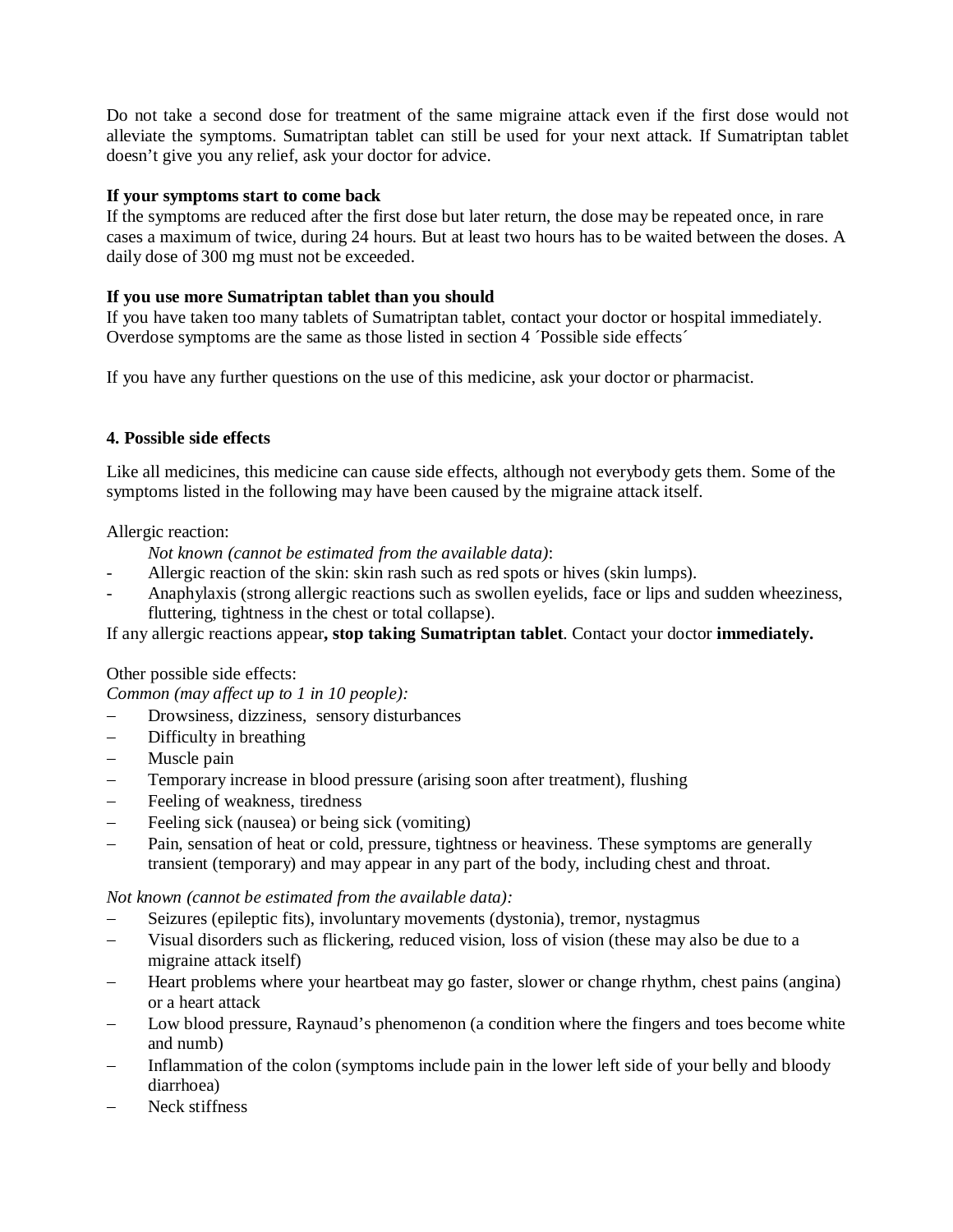- Minor disturbances in liver function tests have occasionally been observed.
- Diarrhoea
- Anxiety
- Excessive sweating
- Joint pain.

## **Reporting of side effects**

If you get any side effects, talk to your doctor, pharmacist or nurse. This includes any possible side effects not listed in this leaflet. By reporting side effects you can help provide more information on the safety of this medicine.

**For UK -** You can also report side effects directly via the Yellow Card Scheme at: www.mhra.gov.uk/yellowcard

### **5. How to store Sumatriptan tablet**

- This medicinal product does not require any particular storage conditions.
- Keep this medicine out of the sight and reach of children.
- Do not use this medicine after the expiry date which is stated on the carton. The expiry date refers to the last day of that month.

Do not throw away any medicines via wastewater or household waste. Ask your pharmacist how to throw away medicines you no longer use. These measures will help protect the environment.

### **6. Contents of the pack and other information**

### **What Sumatriptan tablets contain**

50 mg film-coated tablet

Active ingredient: Sumatriptan. Each tablet contains 70 mg sumatriptan succinate equivalent to 50 mg of sumatriptan. Other ingredients: Tablet core: lactose monohydrate, hypromellose, microcrystalline cellulose, crosscarmellose sodium, magnesium stearate Film-coating: hypromellose, titanium dioxide (E 171), triacetin, red iron oxide (E 172)

100 mg film-coated tablets

Active ingredient Sumatriptan. Eachtablet contains 140 mg sumatriptan succinate equivalent to 100 mg of sumatriptan. Other ingredients: Tablet core: lactose monohydrate, hypromellose, microcrystalline cellulose, crosscarmellose sodium, magnesium stearate Film-coating: hypromellose, titanium dioxide (E 171)

# **What Sumatriptan tablets looks like and contents of the pack**